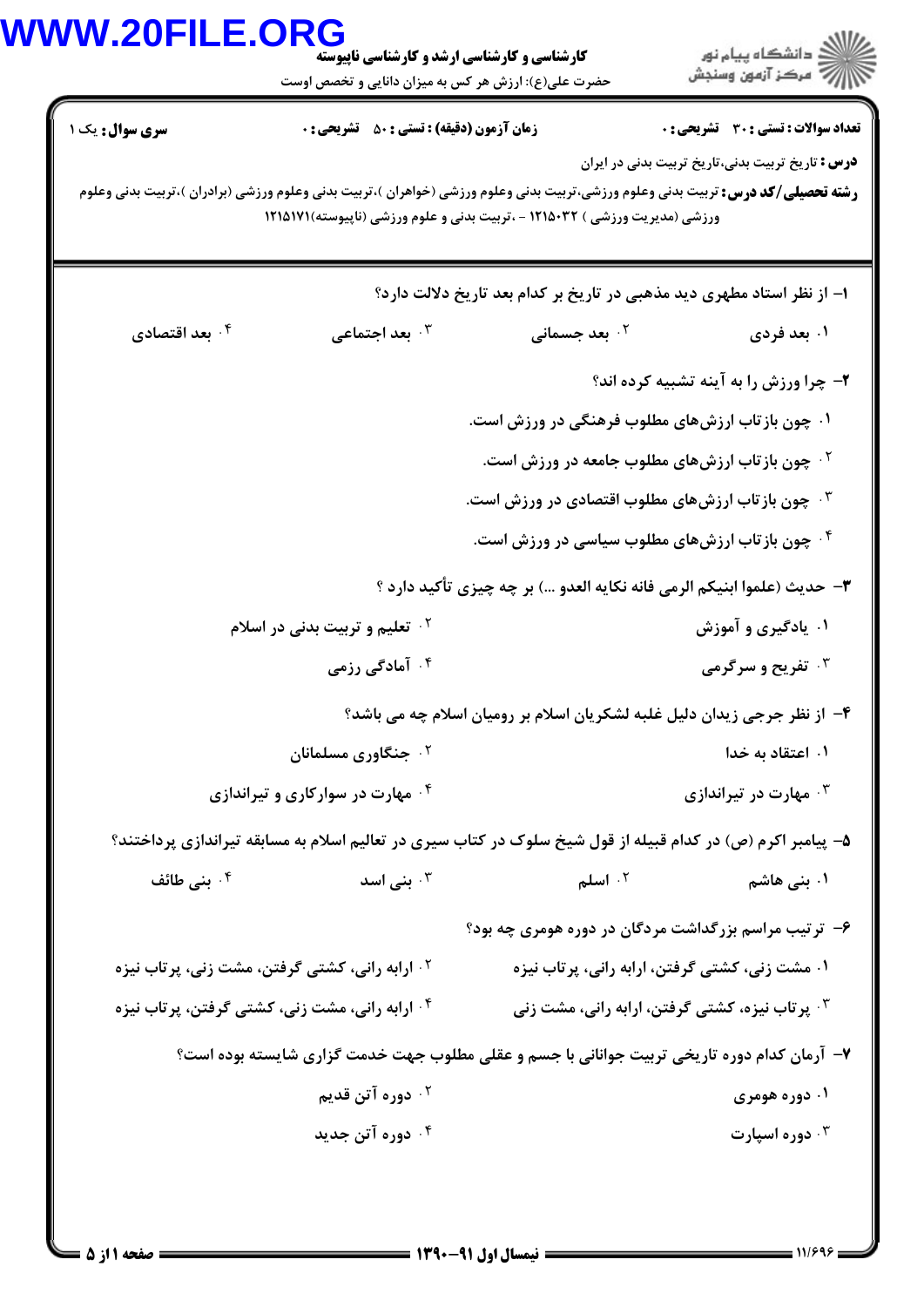## **WWW.20FILE.ORG**

**کارشناسی و کارشناسی ارشد و کارشناسی ناییوست** 

ے<br>اگ دانشگاہ پیام نور أأزار ً مركز آزمون وسنجش

حضرت علی(ع): ارزش هر کس به میزان دانایی و تخصص اوست **تعداد سوالات : تستی : 30 ٪ تشریحی : 0** <mark>سری سوال :</mark> ۱ یک **زمان آزمون (دقیقه) : تستی : 50 ٪ تشریحی: 0 درس :** تاریخ تربیت بدنی،تاریخ تربیت بدنی در ایران **رشته تحصیلی/کد درس:** تربیت بدنی وعلوم ورزشی،تربیت بدنی وعلوم ورزشی (خواهران )،تربیت بدنی وعلوم ورزشی (برادران )،تربیت بدنی وعلوم ورزشی (مدیریت ورزشی ) ۱۲۱۵۰۳۲ - ،تربیت بدنی و علوم ورزشی (ناپیوسته)۱۲۱۵۱۷۱ ۸– در آتن قدیم مدارس پالاسترا (palaectra) و دیداسکالئوم (didascaleum) به تربیت شامل کدام مدارس بودند؟ ۰۲ مدارس کشتے، <sub>ژ</sub>بمناستیک ۰۱ مدارس موسیقی، کشتے ۰۴ مدارس کشتی، موسیقی مدارس شنا، تیر و کمان  $\cdot$ ۹- کدام عبارت صحیح نمی باشد؟ ۰۱ عصر طلایی آتن از سال ۴۸۰ پیش از میلاد تا فتح یونان به دست اسکندر مقدونی می باشد. **1. آموزش و پرورش در عصر طلایی آتن بیشتر بر ترقی و تعالی اجتماعی تاکید داشت.** نا فعالیتهای مورد علاقه در آتن جدید تیر و کمان، سوارکاری و پرتاب نیزه بود  $\cdot$ <sup>۴ .</sup> تأسیسات ورزشی در دوره اسپارت به عنوان مراکز فعالیتهای رزمی و قهرمانی در خدمت جوانان بود. ۱۰− رومیان، بیشتر در تماس با فرهنگ کدام کشور در امور آموزش و فرهنگ ترقی کردند؟ ۰۴ چين هند  $\cdot$ ۰۲ بونان ۰۱ ایران 11- كدام گزينه در ارتباط با چين باستان صحيح مي باشد؟ ۰۱ در چین، تربیت بدنی در مدارس به منظور تربیت جنگجویان و آمادگی رزمی مورد توجه بود. <sup>۲</sup>۰ ورزشهای متداول در چین کشتی، شنا و شمشیر بازی ً و دوومیدانی بوده است. ۰۳ به سبب موقعیتهای جغرافیایی و اجتماعی آداب و نسبت چینیان دچار تحول فراوانی شده است <sup>۴</sup> . برای انتخاب رهبران آینده کشور آزمونهای و مهارتهای ورزشی و فرماندهی مورد توجه قرار نمی گرفت **۱۲**- در کدام دوره مردم مشیت الهی را در <sup>ت</sup>مام امور زندگی خود جاری و نافذ می پنداشتند؟ ۰<sup>۲</sup> رومیان باستان ۰۱ چېن پاستان ۰۴ مصر قديم هند قديم  $\cdot$ ۱۳- حمام گرفتن، روغن مالیدن و ماساژ بدن در کدام تمدن رایج بوده است؟ ۰<sup>۲</sup> ایران باستان ۰۱ رومیان باستان ۰۴ هند قديم جين باستان  $\cdot^{\mathsf{v}}$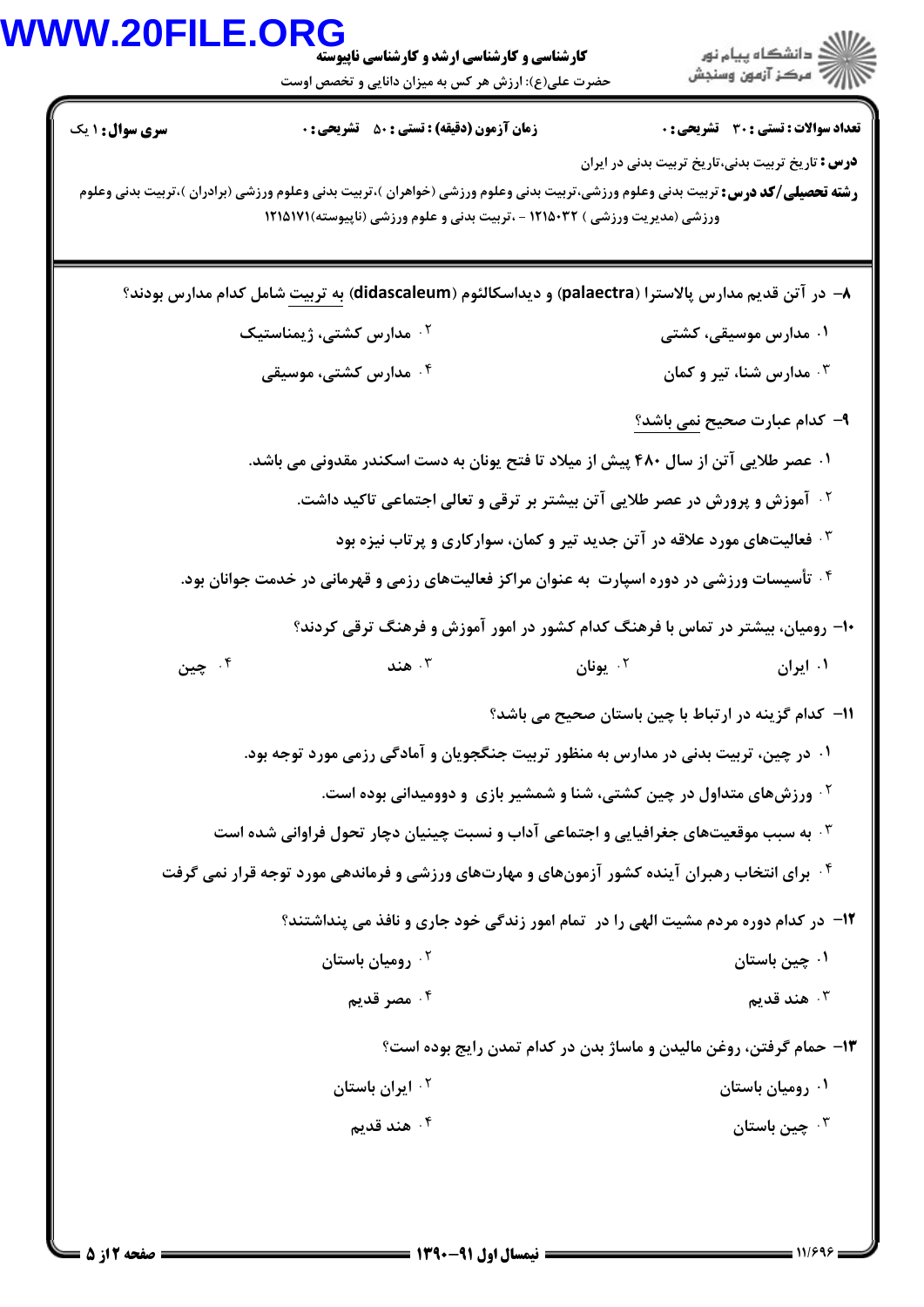# $\textbf{WWW.20FILE.ORG} \$ کارشناسی و کارشناسی ارشد و کارشناسی ناپیوسته

| 0FILE.OR                                                                 | <b>کارشناسی و کارشناسی ارشد و کارشناسی ناپیوسته</b><br>حضرت علی(ع): ارزش هر کس به میزان دانایی و تخصص اوست                                                                                                           |                             | ڪ دانشڪاه پيا <sub>م</sub> نور<br>ر <i>7</i> مرڪز آزمون وسنڊش             |  |  |  |
|--------------------------------------------------------------------------|----------------------------------------------------------------------------------------------------------------------------------------------------------------------------------------------------------------------|-----------------------------|---------------------------------------------------------------------------|--|--|--|
| <b>سری سوال :</b> ۱ یک                                                   | <b>زمان آزمون (دقیقه) : تستی : 50 ٪ تشریحی : 0</b>                                                                                                                                                                   |                             | <b>تعداد سوالات : تستی : 30 ٪ تشریحی : 0</b>                              |  |  |  |
|                                                                          | <b>رشته تحصیلی/کد درس:</b> تربیت بدنی وعلوم ورزشی،تربیت بدنی وعلوم ورزشی (خواهران )،تربیت بدنی وعلوم ورزشی (برادران )،تربیت بدنی وعلوم<br>ورزشی (مدیریت ورزشی ) ۱۲۱۵۰۳۲ - ،تربیت بدنی و علوم ورزشی (ناپیوسته)۱۲۱۵۱۷۱ |                             | <b>درس :</b> تاریخ تربیت بدنی،تاریخ تربیت بدنی در ایران                   |  |  |  |
|                                                                          |                                                                                                                                                                                                                      |                             | ۱۴– چرا ایرانیان باستان برای توانایی و سلامتی بدن اهمیت زیادی قایل بودند؟ |  |  |  |
|                                                                          | <b>۱. به موجب تعالیم زردشت حفظ مرز و بوم مقدم به شمار می رفت.</b>                                                                                                                                                    |                             |                                                                           |  |  |  |
| <sup>۲ .</sup> آن را عاملی مهم برای ارتش و سلحشور و پیروزمند می دانستند  |                                                                                                                                                                                                                      |                             |                                                                           |  |  |  |
|                                                                          | ۰۳ آن را عاملی جهت افزایش چالاکی و سرعت سوارکاران می دانستند.                                                                                                                                                        |                             |                                                                           |  |  |  |
| <sup>۰۴</sup> آن را عاملی جهت تامین سلامتی و نیرومندی جوانان می دانستند. |                                                                                                                                                                                                                      |                             |                                                                           |  |  |  |
|                                                                          |                                                                                                                                                                                                                      |                             | ۱۵- کدام گزینه در ارتباط با دوره شوالیه گری صحیح می باشد؟                 |  |  |  |
|                                                                          | <sup>۲</sup> ۰ توانایی در اجرای قوانین اجتماعی                                                                                                                                                                       |                             | ۰۱ وجود ضعف در حکومت مرکزی رومیان                                         |  |  |  |
|                                                                          | ۰۴ سیستم تعلیم و تربیت مناسب طبقه کارگر                                                                                                                                                                              |                             | توانایی در ارائه خدمات ضروری $\cdot$                                      |  |  |  |
|                                                                          |                                                                                                                                                                                                                      |                             | ۱۶- کدام عامل از عوامل مخالفت شدید کلیسا با ورزش <u>نبوده است؟</u>        |  |  |  |
|                                                                          |                                                                                                                                                                                                                      |                             | ۰۱ دیدگاه منفی از مبارزات و مسابقات ورزش رومیان                           |  |  |  |
|                                                                          |                                                                                                                                                                                                                      |                             | <sup>۰۲</sup> زشت شمردن و شیطانی قلمداد کردن جسم و تن                     |  |  |  |
|                                                                          | ۰۳ اهداف والاتر و جهانی تر تعالیم مسیحیت                                                                                                                                                                             |                             |                                                                           |  |  |  |
| <sup>۰۴</sup> اهمیت برنامه ها و فعالیتهای ورزشی در آیین بتپرستی          |                                                                                                                                                                                                                      |                             |                                                                           |  |  |  |
|                                                                          | ۱۷- اولین بار به وسیله چه کسی مطالب جدیدی از طریق اسپانیا از مسلمانان به دنیای غرب راه یافت؟                                                                                                                         |                             |                                                                           |  |  |  |
| ۰۴ ابلارد                                                                | ۰ <sup>۳</sup> تجار و بازرگانان                                                                                                                                                                                      | <b>10 نجبا و اشراف</b>      | ۰۱ کوین تیلیان                                                            |  |  |  |
|                                                                          | ۱۸- اولین کسی که در مورد شناخت شیوه تدریس و کاربرد آن در آموزش به مطالعه پرداخت، چه نام دارد؟                                                                                                                        |                             |                                                                           |  |  |  |
| ۰۴ ابلارد                                                                | كوين تيليان $\cdot^{\intercal}$                                                                                                                                                                                      | <b>۲. آدلف اسپیس</b>        | ۰۱ لودویک                                                                 |  |  |  |
|                                                                          |                                                                                                                                                                                                                      |                             | ۱۹- کدام شخصیت پایه گذار ورزش در مدارس آلمان شناخته شده است؟              |  |  |  |
|                                                                          | ۰ <sup>۲</sup> آدلف اسپیس                                                                                                                                                                                            |                             | ۰۱ لودویک هان                                                             |  |  |  |
|                                                                          | ۰ <sup>۴</sup> ریچارد شرمن                                                                                                                                                                                           |                             | ۰ <sup>۳</sup> کارل فیشر                                                  |  |  |  |
|                                                                          | ۲۰- نخستین دانشگاهی که رشته تربیت بدنی را در انگلستان دایر کرد، کدام دانشگاه و در چه سالی بود؟                                                                                                                       |                             |                                                                           |  |  |  |
| ۰۴ ۱۹۶۴ کمبریج                                                           | 9. 1946 آکسفورد                                                                                                                                                                                                      | <sup>۲.</sup> ۱۹۶۴ بیرمنگام | ۰۱ ۱۹۴۶ بیرمنگام                                                          |  |  |  |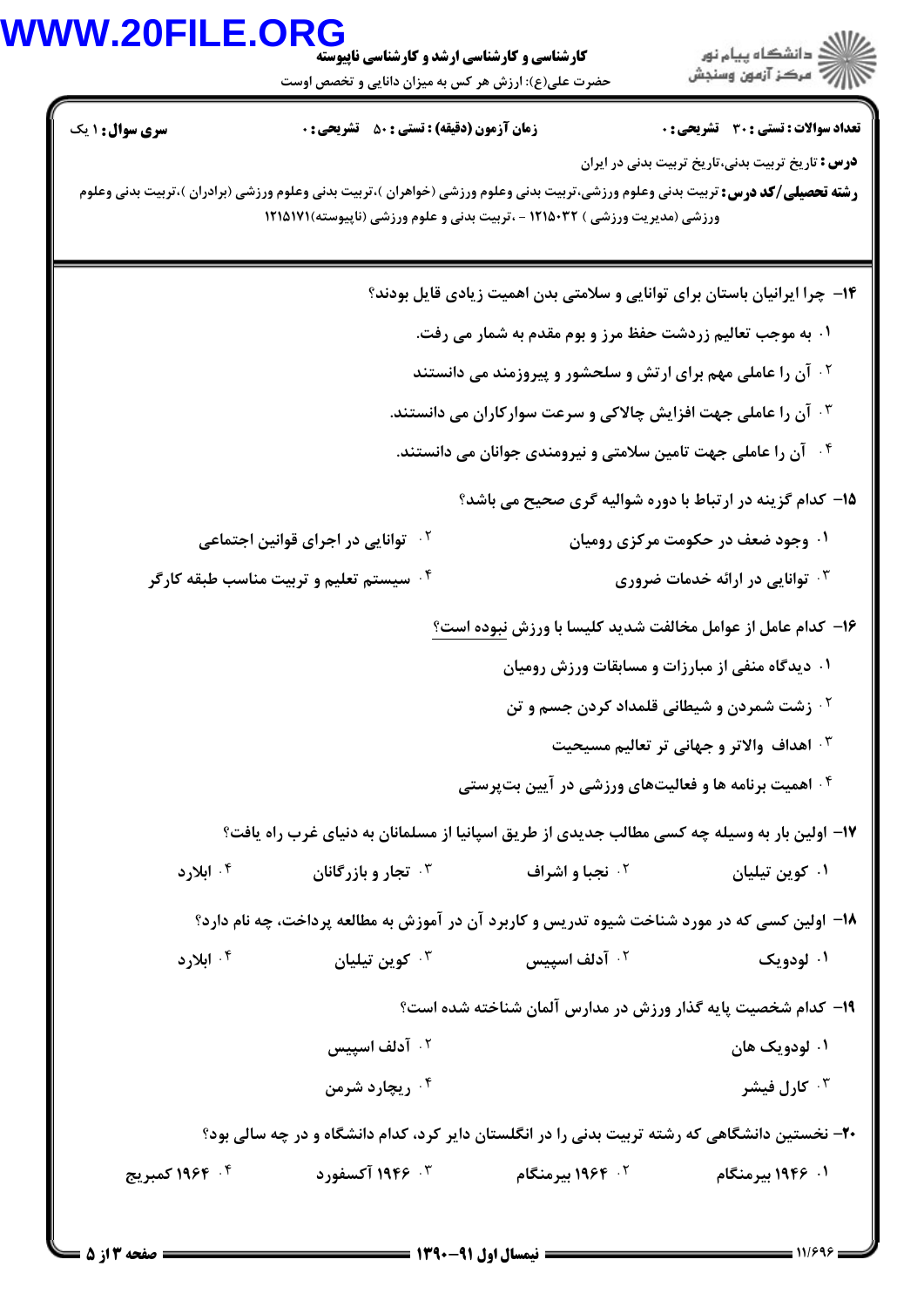## **WV**

| VW.20FILE.ORG                                                               | <b>کارشناسی و کارشناسی ارشد و کارشناسی ناپیوسته</b><br>حضرت علی(ع): ارزش هر کس به میزان دانایی و تخصص اوست                                                                                                           |                             | ڪ دانشڪاه پيام نور<br>ر∕⊂ مرڪز آزمون وسنڊش                                         |  |
|-----------------------------------------------------------------------------|----------------------------------------------------------------------------------------------------------------------------------------------------------------------------------------------------------------------|-----------------------------|------------------------------------------------------------------------------------|--|
| <b>سری سوال : ۱ یک</b>                                                      | <b>زمان آزمون (دقیقه) : تستی : 50 ٪ تشریحی : 0</b>                                                                                                                                                                   |                             | <b>تعداد سوالات : تستی : 30 ٪ تشریحی : 0</b>                                       |  |
|                                                                             | <b>رشته تحصیلی/کد درس:</b> تربیت بدنی وعلوم ورزشی،تربیت بدنی وعلوم ورزشی (خواهران )،تربیت بدنی وعلوم ورزشی (برادران )،تربیت بدنی وعلوم<br>ورزشی (مدیریت ورزشی ) ۱۲۱۵۰۳۲ - ،تربیت بدنی و علوم ورزشی (ناپیوسته)۱۲۱۵۱۷۱ |                             | <b>درس :</b> تاریخ تربیت بدنی،تاریخ تربیت بدنی در ایران                            |  |
|                                                                             |                                                                                                                                                                                                                      |                             | <b>۲۱</b> - در سیستم آموزش تربیت بدنی در آمریکا، کدام سیستم مخصوص دختران بود ؟     |  |
|                                                                             | ۰ <sup>۲</sup> سیستم لیوایز                                                                                                                                                                                          |                             | ۰۱ سیستم هیچکاک                                                                    |  |
|                                                                             | ۰۴ سیستم سارجنت                                                                                                                                                                                                      |                             | ۰ <sup>۳</sup> سیستم بیچر                                                          |  |
| <b>۲۲-</b> ورزشهای پنتیاک و تاکرو به ترتیب خاص کدام کشورهای آسیایی می باشد؟ |                                                                                                                                                                                                                      |                             |                                                                                    |  |
|                                                                             | ۰ <sup>۲</sup> چین- اندونزی                                                                                                                                                                                          |                             | ۰۱ تايلند- اندونزي                                                                 |  |
|                                                                             | ۰ <sup>۴</sup> فیلیپین- اندونزی                                                                                                                                                                                      |                             | تايلند– فيليپين $\cdot$ "                                                          |  |
|                                                                             | ۲۳- اولین انجمن ملی تربیت بدنی ایران در چه سالی تشکیل و چه کسی به ریاست آن انتخاب گردید؟                                                                                                                             |                             |                                                                                    |  |
|                                                                             | ۰۲ - ۱۳۲۰– حکیم الملک                                                                                                                                                                                                |                             | ۰۱ ۱۳۱۶– حسین علا                                                                  |  |
|                                                                             | ۰۴ - ۱۳۱۳– حسین علاء                                                                                                                                                                                                 |                             | ۰۳ - ۱۳۳۰- محمدرضا پهلوی                                                           |  |
|                                                                             | <b>۳۴</b> – اداره امور باشگاههای ورزشی در کشور ما به عهده کدام حوزه معاونت سازمان تربیت بدنی است؟                                                                                                                    |                             |                                                                                    |  |
|                                                                             | ۰ <sup>۲</sup> معاونت فنی امور فدراسیون ها                                                                                                                                                                           |                             | ۰۱ معاونت مالي و اداري                                                             |  |
|                                                                             | ۰۴ معاونت امور باشگاهها                                                                                                                                                                                              |                             | معاونت امور استانها $\cdot^{\mathsf{\texttt{v}}}$                                  |  |
|                                                                             |                                                                                                                                                                                                                      |                             | ۲۵- اولین پرچم المپیک در کدام کشور تولید شد و در چه سالی به نمایش درآمد ؟          |  |
| ۰۴ آلمان ۱۹۲۴                                                               | 1942 هلند ۱۹۴۲ $\cdot$                                                                                                                                                                                               | ۰ <sup>۲</sup> اسپانیا ۱۹۲۴ | ۰۱ فرانسه ۱۹۱۴                                                                     |  |
|                                                                             |                                                                                                                                                                                                                      |                             | ۲۶- ایران برای اولین بار در کدام المپیک مدال کسب کرده است؟                         |  |
|                                                                             | <sup>۲.</sup> ۱۹۵۲ هلسکی                                                                                                                                                                                             |                             | ۰۱. ۱۹۴۸ لندن                                                                      |  |
|                                                                             | ۰۴ - ۱۹۶۴ توکیو                                                                                                                                                                                                      |                             | ۰۳ - ۱۹۷۲ مونیخ                                                                    |  |
|                                                                             |                                                                                                                                                                                                                      |                             | ۲۷- اولین مدال المپیک را کدام ورزشکار برای کشورمان و در چه سالی به دست آورده است ؟ |  |
| ۰۴ تختی ۱۹۶۰                                                                | ۰ <sup>۳</sup> سلماسی ۱۹۵۲                                                                                                                                                                                           | <b>۱۹۵۶ تختی ۱۹۵۶</b>       | ۰۱ سلماسی ۱۹۴۸                                                                     |  |
|                                                                             |                                                                                                                                                                                                                      |                             | ۲۸- اولین حضور کاروان ورزشی پارا المپیک ایران در کدام دوره بوده است؟               |  |
|                                                                             | <sup>۲</sup> ۰ بازیهای اسپانیا ۱۹۹۲                                                                                                                                                                                  |                             | ۰۱ بازیهای استوک مندویل ۱۹۸۴                                                       |  |
|                                                                             | ۰۴ بازیهای کره جنوبی ۱۹۸۸                                                                                                                                                                                            |                             | ۰۳ بازیهای آمریکا ۱۹۹۶                                                             |  |
|                                                                             |                                                                                                                                                                                                                      |                             |                                                                                    |  |